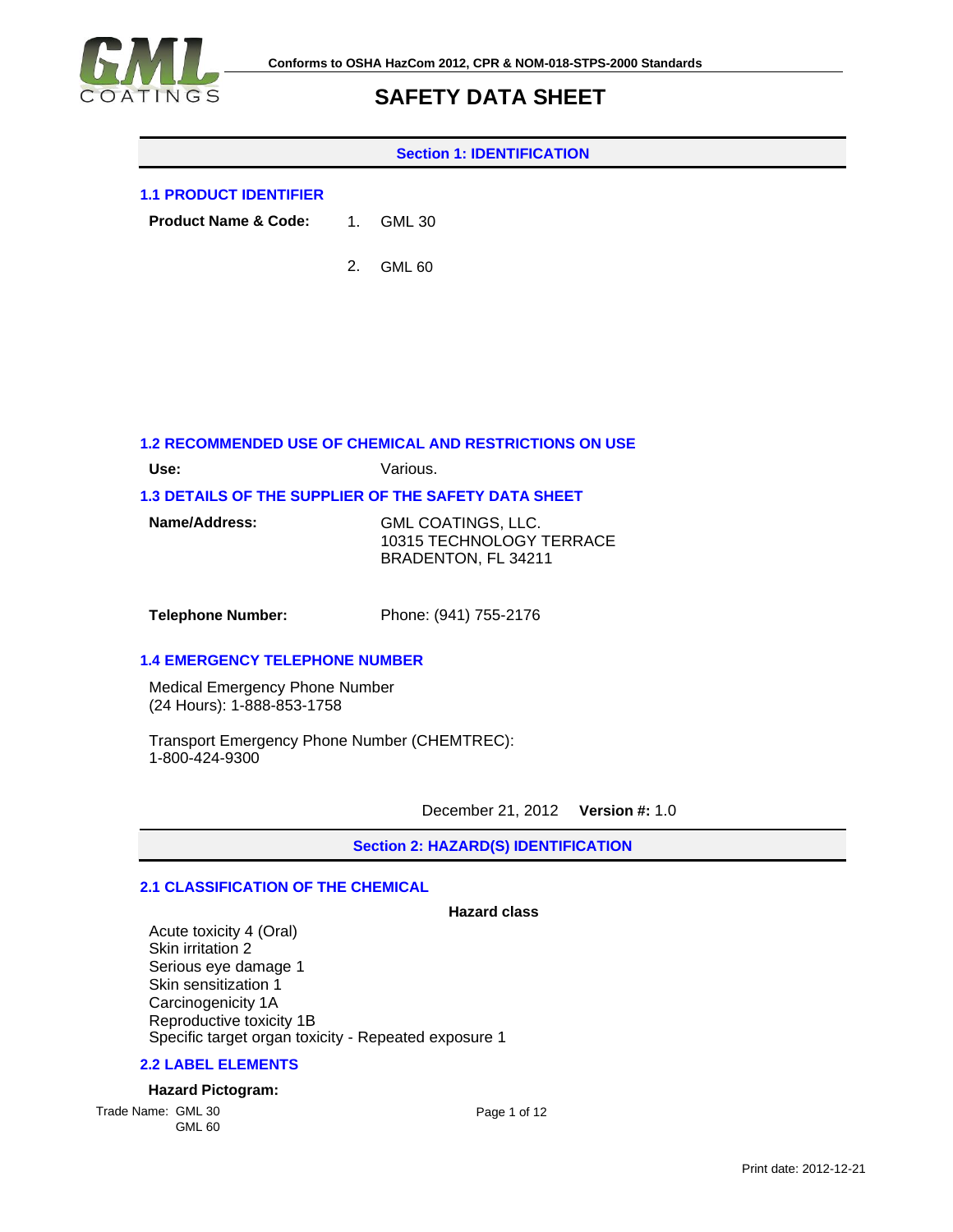

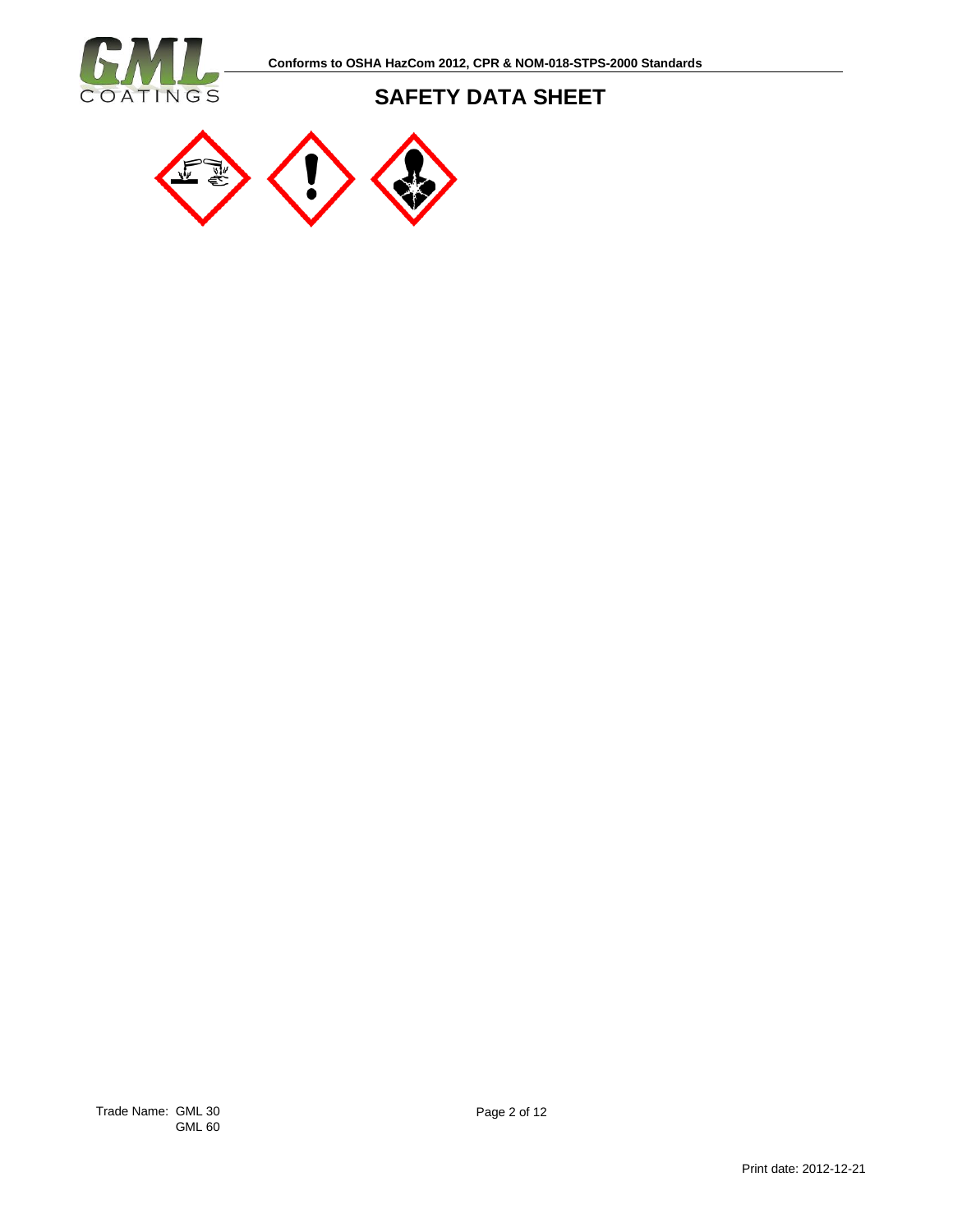

| <b>Signal Word:</b>      | Danger                                                                                                                                                                                                                                                                                                                                                                                                                                                                                                                                      |
|--------------------------|---------------------------------------------------------------------------------------------------------------------------------------------------------------------------------------------------------------------------------------------------------------------------------------------------------------------------------------------------------------------------------------------------------------------------------------------------------------------------------------------------------------------------------------------|
| <b>Hazard Statement:</b> | Harmful if swallowed. Causes skin irritation. Causes serious eye<br>damage. May cause an allergic skin reaction. May cause cancer. May<br>damage fertility or the unborn child. Causes damage to organs through<br>prolonged or repeated exposure.                                                                                                                                                                                                                                                                                          |
| <b>Prevention:</b>       | Do not eat, drink or smoke when using this product. Wash skin<br>thoroughly after handling. Contaminated work clothing must not be<br>allowed out of the workplace. Obtain special instructions before<br>use. Do not handle until all safety precautions have been read and<br>understood. Wear protective gloves/protective clothing/eye<br>protection/face protection. Do not breathe dust.                                                                                                                                              |
| Response:                | If swallowed: Immediately call a poison center/doctor. Rinse mouth.<br>If in eyes: Rinse cautiously with water for several minutes. Remove<br>contact lenses, if present and easy to do. Continue rinsing.<br>Immediately call a poison center/doctor. If on skin: Wash with plenty<br>of water. Take off contaminated clothing and wash it before reuse. If<br>skin irritation or rash occurs: Get medical advice/attention. If<br>exposed or concerned: Get medical advice/attention. Get medical<br>advice/attention if you feel unwell. |
| Storage:                 | Store locked up.                                                                                                                                                                                                                                                                                                                                                                                                                                                                                                                            |
| Disposal:                | Dispose of contents and container in accordance with all local,<br>regional, national and international regulations.                                                                                                                                                                                                                                                                                                                                                                                                                        |

### **2.3 ADDITIONAL INFORMATION**

# **Hazards not otherwise**

Not applicable.

60 % of the mixture consists of ingredient(s) of unknown acute toxicity.

This product is a hazardous chemical as defined by NOM-018-STPS-2000.

### **Section 3: COMPOSITION/INFORMATION ON INGREDIENTS**

### **3.1 MIXTURES**

| Ingredient                  | UN #           | H/F/R/         | <b>CAS No</b> | <b>Wt.</b> % |
|-----------------------------|----------------|----------------|---------------|--------------|
| Silica, crystalline, quartz | Not available. | Not available. | 14808-60-7    | $30 - 60$    |
| Cement, alumina, chemicals  | Not available. | Not available. | 65997-16-2    | $10 - 30$    |
| Calcium carbonate           | Not available. | 1/0/0          | 1317-65-3     | $10 - 30$    |
| Portland cement             | Not available. | 1/0/0          | 65997-15-1    | $10 - 30$    |
| Kaolin                      | Not available. | 1/1/0          | 1332-58-7     | 1 - 5        |
| Lithium carbonate           | Not available. | Not available. | 554-13-2      | $0.1 - 1$    |

The exact percentage (concentration) of chemicals has been withheld as a trade secret in accordance with paragraph (i) of §1910.1200.

\* Per NOM-018-STPS-2000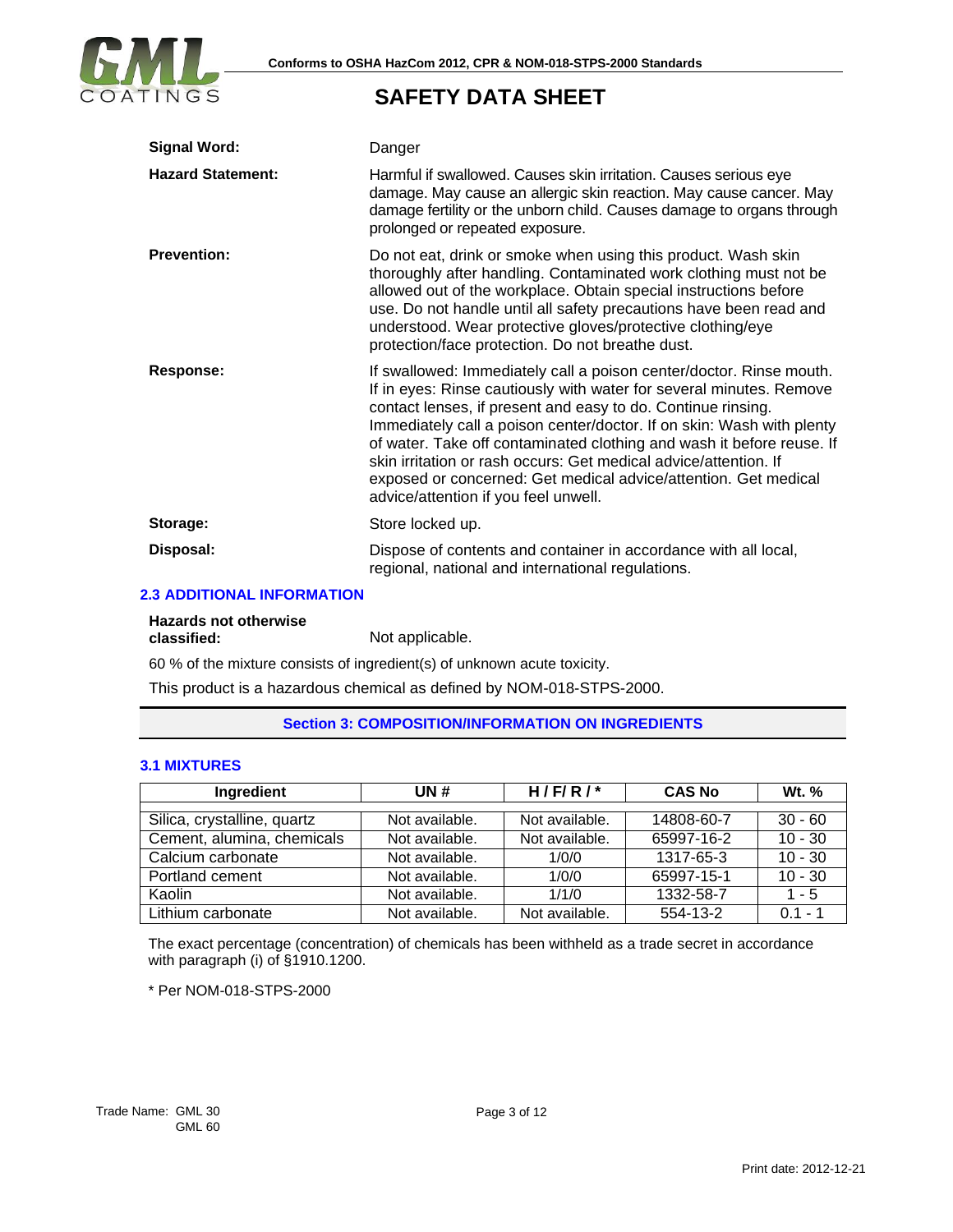

### **Section 4: FIRST- AID MEASURES**

### **4.1 DESCRIPTION OF THE FIRST AID MEASURE**

| Eye:                                          | In case of contact, immediately flush eyes with plenty of water for at<br>least 15 minutes. If easy to do, remove contact lenses, if worn. Get<br>medical attention immediately.                                                                                                                                                                                                                     |  |  |
|-----------------------------------------------|------------------------------------------------------------------------------------------------------------------------------------------------------------------------------------------------------------------------------------------------------------------------------------------------------------------------------------------------------------------------------------------------------|--|--|
| Skin:                                         | In case of contact, immediately flush skin with plenty of water.<br>Remove contaminated clothing and shoes. Wash clothing before<br>reuse. Call a physician if irritation develops and persists.                                                                                                                                                                                                     |  |  |
| Inhalation:                                   | If breathing is difficult, remove victim to fresh air and keep at rest in a<br>position comfortable for breathing. Get medical advice/attention if<br>you feel unwell.                                                                                                                                                                                                                               |  |  |
| Ingestion:                                    | If swallowed, do NOT induce vomiting unless directed to do so by<br>medical personnel. Never give anything by mouth to an unconscious<br>person. Get medical advice/attention.                                                                                                                                                                                                                       |  |  |
|                                               | <b>4.2 MOST IMPORTANT SYMPTOMS AND EFFECTS, BOTH ACUTE AND DELAYED</b>                                                                                                                                                                                                                                                                                                                               |  |  |
| Eye:                                          | Causes serious eye damage. May cause burns in the presence of<br>moisture. Symptoms may include discomfort or pain, excess blinking<br>and tear production, with possible redness and swelling.                                                                                                                                                                                                      |  |  |
| Skin:                                         | Causes skin irritation. May cause burns in the presence of moisture.<br>Skin contact during hydration may slowly develop sufficient heat that<br>may cause severe burns possibly resulting in permanent injury. Do not<br>allow product to harden around any body part or allow continuous,<br>prolonged contact with skin. Handling can cause dry skin. May cause<br>sensitization by skin contact. |  |  |
| Inhalation:                                   | May cause respiratory tract irritation.                                                                                                                                                                                                                                                                                                                                                              |  |  |
| Ingestion:                                    | Harmful if swallowed. May cause stomach distress, nausea or vomiting.                                                                                                                                                                                                                                                                                                                                |  |  |
|                                               | <b>4.3 INDICATION OF ANY IMMEDIATE MEDICAL ATTENTION AND SPECIAL TREATMENTS NEEDED</b>                                                                                                                                                                                                                                                                                                               |  |  |
| <b>Note to Physicians:</b>                    | Symptoms may not appear immediately.                                                                                                                                                                                                                                                                                                                                                                 |  |  |
| <b>Specific Treatments:</b>                   | In case of accident or if you feel unwell, seek medical advice<br>immediately (show the label or SDS where possible).                                                                                                                                                                                                                                                                                |  |  |
|                                               | <b>Section 5: FIRE-FIGHTING MEASURES</b>                                                                                                                                                                                                                                                                                                                                                             |  |  |
| <b>5.1 FLAMMABILITY</b>                       |                                                                                                                                                                                                                                                                                                                                                                                                      |  |  |
| Flammability:                                 | Not flammable by WHMIS/OSHA criteria.                                                                                                                                                                                                                                                                                                                                                                |  |  |
| <b>5.2 EXTINGUISHING MEDIA</b>                |                                                                                                                                                                                                                                                                                                                                                                                                      |  |  |
| <b>Suitable Extinguishing Media:</b>          | Treat for surrounding material.                                                                                                                                                                                                                                                                                                                                                                      |  |  |
| <b>Unsuitable Extinguishing Media:</b>        | Not available.                                                                                                                                                                                                                                                                                                                                                                                       |  |  |
| 5.3 SPECIAL HAZARDS ARISING FROM THE CHEMICAL |                                                                                                                                                                                                                                                                                                                                                                                                      |  |  |
| <b>Products of Combustion:</b>                | May include, and are not limited to: oxides of carbon.                                                                                                                                                                                                                                                                                                                                               |  |  |
| <b>Explosion Data:</b>                        |                                                                                                                                                                                                                                                                                                                                                                                                      |  |  |
|                                               | Sensitivity to Mechanical Impact: Not available.                                                                                                                                                                                                                                                                                                                                                     |  |  |
| Trade Name: GML 30<br><b>GML 60</b>           | Page 4 of 12                                                                                                                                                                                                                                                                                                                                                                                         |  |  |
|                                               |                                                                                                                                                                                                                                                                                                                                                                                                      |  |  |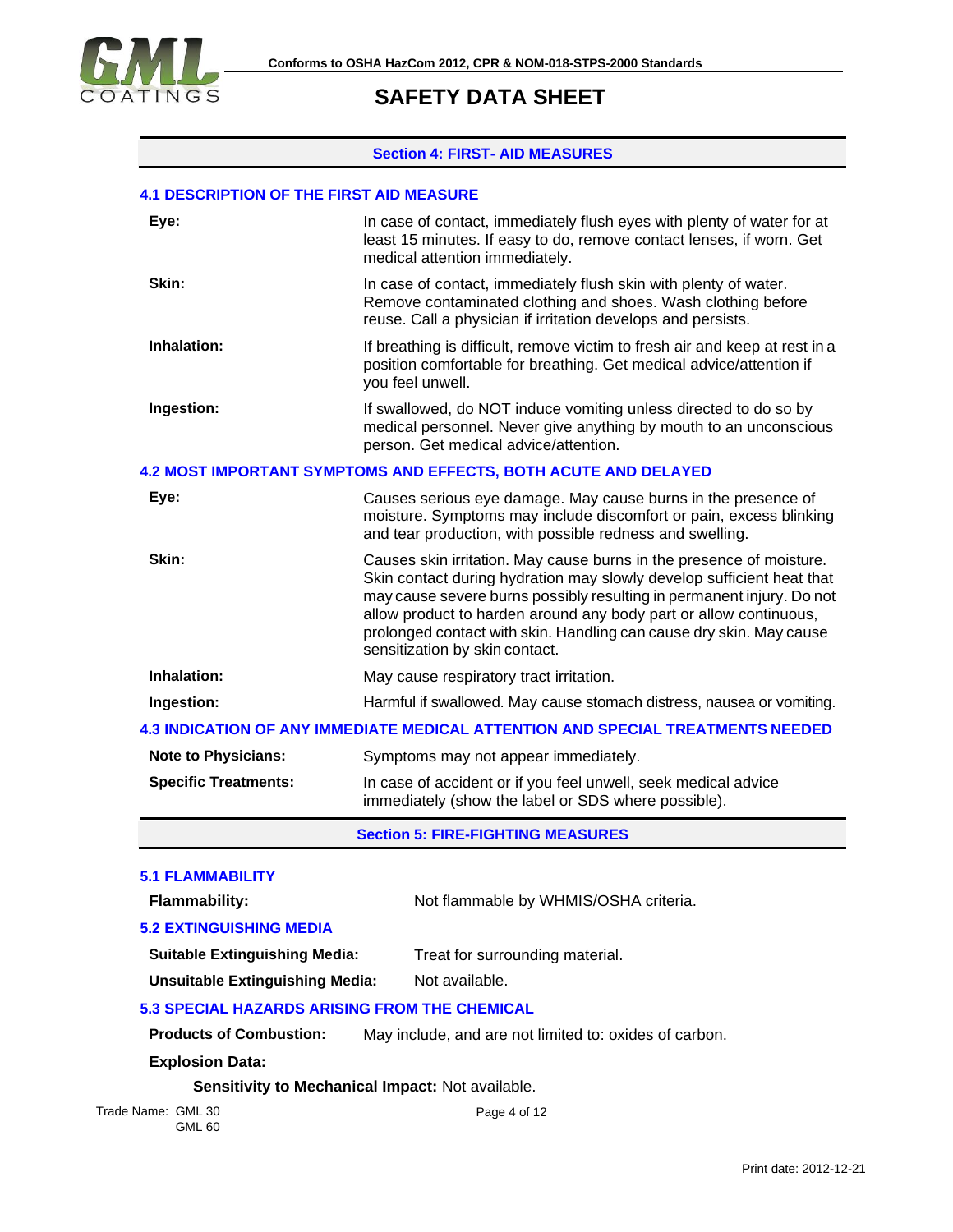

### **Sensitivity to Static Discharge:** Not available.

### **5.4 SPECIAL PROTECTIVE EQUIPMENT AND PRECAUTIONS FOR FIRE FIGHTERS**

Keep upwind of fire. Wear full fire fighting turn-out gear (full Bunker gear) and respiratory protection (SCBA).

### **Section 6: ACCIDENTAL RELEASE MEASURES**

#### **6.1 PERSONAL PRECAUTIONS, PROTECTIVE EQUIPMENT AND EMERGENCY PROCEDURES**

Use personal protection recommended in Section 8. Isolate the hazard area and deny entry to unnecessary and unprotected personnel.

### **6.2 METHODS AND MATERIALS FOR CONTAINMENT AND CLEANING - UP**

| <b>Methods for Containment:</b> | Contain spill, then place in a suitable container. Do not flush to<br>sewer or allow to enter waterways. Use appropriate Personal<br>Protective Equipment (PPE). |
|---------------------------------|------------------------------------------------------------------------------------------------------------------------------------------------------------------|
| <b>Methods for Cleaning-Up:</b> | Vacuum or sweep material and place in a disposal container.                                                                                                      |
|                                 | <b>Section 7: HANDLING AND STORAGE</b>                                                                                                                           |

### **7.1 PRECAUTIONS FOR SAFE HANDLING**

| Handling:                      | Avoid contact with skin and eyes. Do not swallow. Good<br>housekeeping is important to prevent accumulation of dust. Avoid<br>generating and breathing dust. The use of compressed air for<br>cleaning clothing, equipment, etc, is not recommended. Handle and<br>open container with care. When using do not eat or drink. Wash<br>hands before eating, drinking, or smoking. (See section 8) |
|--------------------------------|-------------------------------------------------------------------------------------------------------------------------------------------------------------------------------------------------------------------------------------------------------------------------------------------------------------------------------------------------------------------------------------------------|
| <b>General Hygiene Advice:</b> | Launder contaminated clothing before reuse. Wash hands before<br>eating, drinking, or smoking.                                                                                                                                                                                                                                                                                                  |
|                                | 7.2 CONDITIONS FOR SAFE STORAGE, INCLUDING ANY INCOMPATIBILITIES                                                                                                                                                                                                                                                                                                                                |
| Storage:                       | Keep out of the reach of children. Store in dust-tight, dry, labeled<br>containers. Keep containers closed when not in use. Avoid any dust<br>buildup by frequent cleaning and suitable construction of the storage<br>area. Do not store in an area equipped with emergency water                                                                                                              |

**Section 8: EXPOSURE CONTROLS/PERSONAL PROTECTION**

sprinklers. (See section 10)

### **8.1 CONTROL PARAMETERS**

### **Exposure Guidelines**

| <b>Occupational Exposure Limits</b> |                                                                                                                                       |                           |
|-------------------------------------|---------------------------------------------------------------------------------------------------------------------------------------|---------------------------|
| Ingredient                          | <b>OSHA-PEL</b>                                                                                                                       | <b>ACGIH-TLV</b>          |
| Silica, crystalline, quartz         | $((10 \text{ mg/m}^3)/(%SiO2+2)$ TWA (resp))<br>$((30 \text{ mg/m}^3)/(%SiO2+2)$ TWA (total))<br>$((250)/(%SiO2+5)$ mppcf TWA (resp)) | $0.025$ mg/m <sup>3</sup> |
| Cement, alumina,<br>chemicals       | Not available.                                                                                                                        | Not available.            |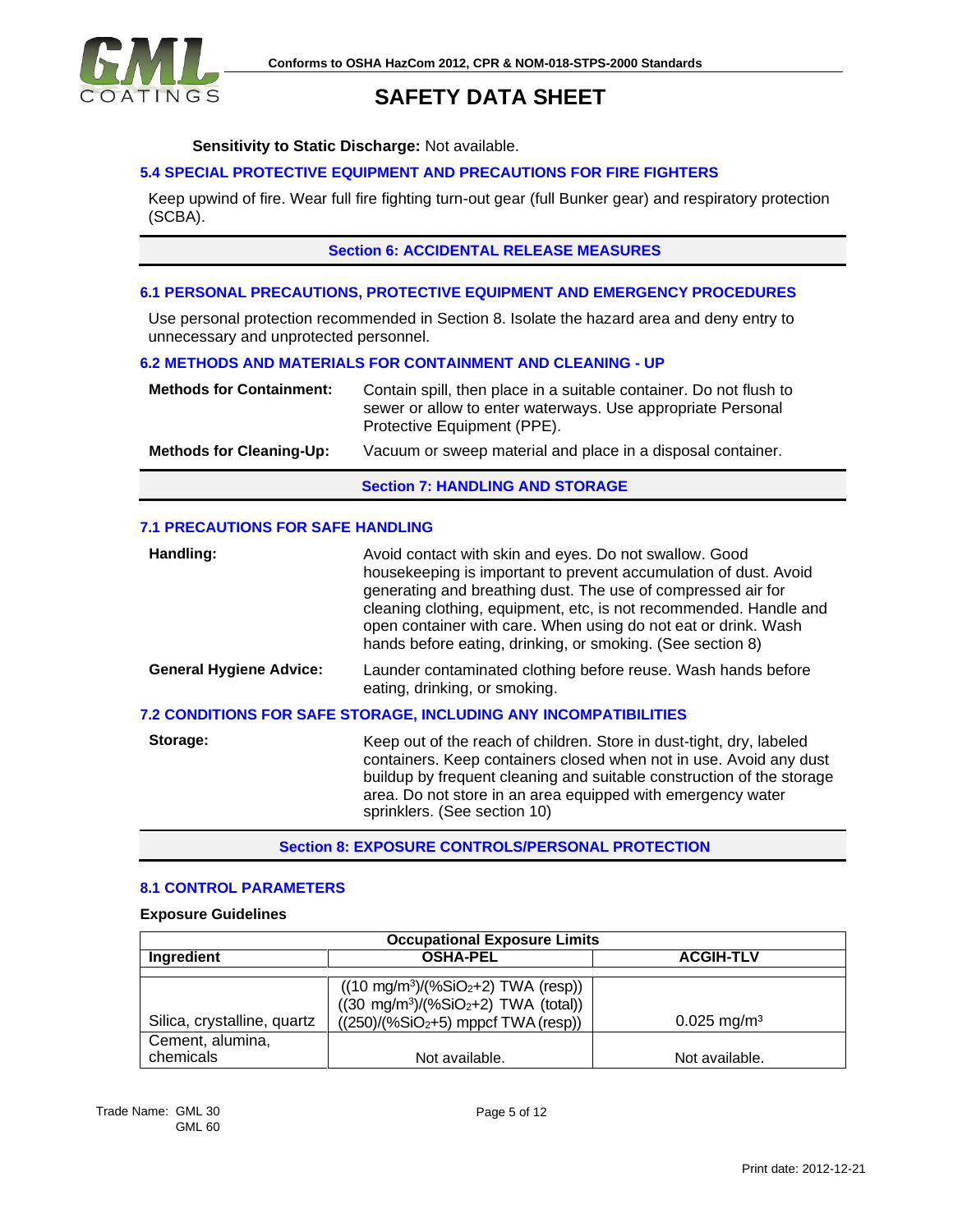

| Calcium carbonate | 15 mg/m <sup>3</sup> (total); 5 mg/m <sup>3</sup> (resp) | 10 mg/m <sup>3</sup>                        |
|-------------------|----------------------------------------------------------|---------------------------------------------|
|                   | 15 mg/m <sup>3</sup> (total)                             | 1 mg/m <sup>3</sup> (no asbestos and $<$ 1% |
| Portland cement   | $5 \text{ mg/m}^3$ (resp)                                | crystalline silica, respirable fraction)    |
| Kaolin            | 15 mg/m $3$                                              | $2 \text{ mg/m}^3$                          |
| Lithium carbonate | Not available.                                           | Not available.                              |

### **8.2 EXPOSURE CONTROLS**

**Engineering Controls:** Use ventilation adequate to keep exposures (airborne levels of dust, fume, vapor, etc.) below recommended exposure limits.

### **8.3 INDIVIDUAL PROTECTIVE MEASSURES**

### **Personal Protective Equipment:**

**Eye/Face Protection:** Wear approved eye (properly fitted dust- or splash-proof chemical safety goggles) / face (face shield) protection.

#### **Skin Protection:**

**Hand Protection:** Wear suitable waterproof gloves.

**Body Protection:** Wear suitable waterproof protective clothing.

| <b>Respiratory Protection:</b>   | A NIOSH approved dust mask or filtering facepiece is recommended in<br>poorly ventilated areas or when permissible exposure limits may be<br>exceeded. Respirators should be selected by and used under the<br>direction of a trained health and safety professional following<br>requirements found in OSHA's respirator standard (29 CFR 1910.134)<br>and ANSI's standard for respiratory protection (Z88.2). |
|----------------------------------|-----------------------------------------------------------------------------------------------------------------------------------------------------------------------------------------------------------------------------------------------------------------------------------------------------------------------------------------------------------------------------------------------------------------|
| <b>General Health and Safety</b> | Handle according to established industrial hygiene and safety                                                                                                                                                                                                                                                                                                                                                   |

**Measures:** practices. Do not eat, smoke or drink where material is handled, processed or stored. Wash hands carefully before eating or smoking.

### **Section 9: PHYSICAL AND CHEMICAL PROPERTIES**

### **9.1 INFORMATION ON BASIC PHYSICAL AND CHEMICAL PROPERTIES**

| Appearance:                                     | Powder.        |
|-------------------------------------------------|----------------|
| Color:                                          | Not available. |
| Odor:                                           | Not available. |
| <b>Odor Threshold:</b>                          | Not available. |
| <b>Physical State:</b>                          | Solid.         |
| pH:                                             | $10 - 12$      |
| <b>Melting Point/Freezing Point:</b>            | Not available. |
| <b>Initial Boiling Point and Boiling Range:</b> | Not available. |
| <b>Flash Point:</b>                             | Not available. |
| <b>Evaporation Rate:</b>                        | Not available. |
| <b>Flammability:</b>                            | Not Flammable. |
| <b>Lower Flammability/Explosive Limit:</b>      | Not available. |
| <b>Upper Flammability/Explosive Limit:</b>      | Not available. |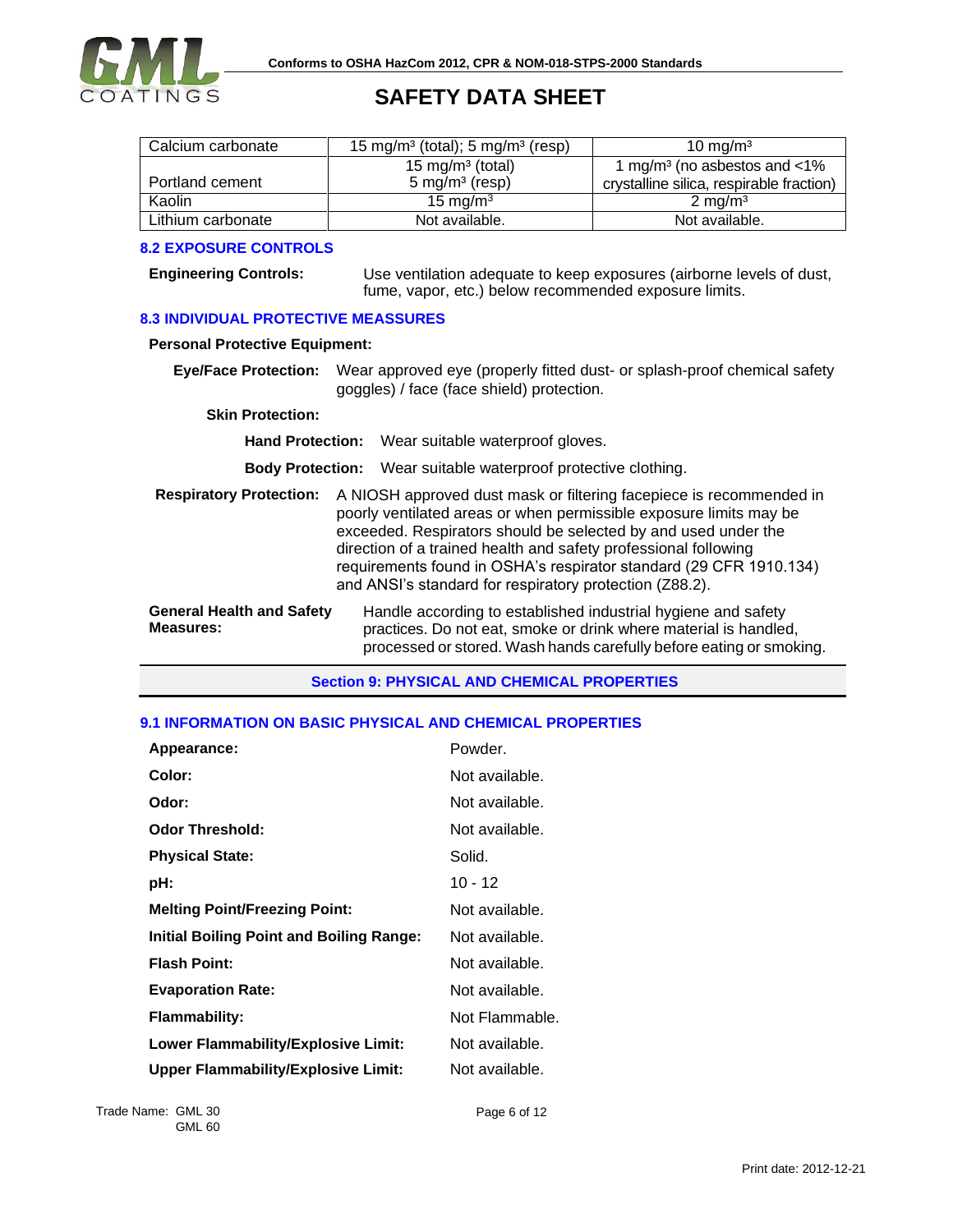

| <b>Vapor Pressure:</b>                    | Not available.                            |
|-------------------------------------------|-------------------------------------------|
| <b>Vapor Density:</b>                     | Not available.                            |
| <b>Relative Density/Specific Gravity:</b> | Not available.                            |
| Solubility:                               | Not available.                            |
| Partition coefficient: n-octanol/water:   | Not available.                            |
| <b>Auto-ignition Temperature:</b>         | Not available.                            |
| <b>Decomposition Temperature:</b>         | Not available.                            |
| <b>Viscosity:</b>                         | Not available.                            |
| Percent Volatile, wt. %:                  | Not applicable.                           |
| VOC content, wt. %:                       | 0%, Not applicable; 0 wt, Not applicable. |

**Section 10: STABILITY AND REACTIVITY**

### **10.1 REACTIVITY**

No dangerous reaction known under conditions of normal use.

### **10.2 CHEMICAL STABILITY**

Stable under normal storage conditions. Keep dry in storage.

### **10.3 POSSIBILITY OF HAZARDOUS REACTIONS**

No dangerous reaction known under conditions of normal use.

#### **10.4 CONDITIONS TO AVOID**

Incompatible materials. Moisture.

### **10.5 INCOMPATIBLE MATERIALS**

None known.

### **10.6 HAZARDOUS DECOMPOSITION PRODUCTS**

May include, and are not limited to: oxides of carbon.

### **Section 11: TOXICOLOGICAL INFORMATION**

### **11.1 INFORMATION ON TOXICOLOGICAL EFFECTS**

**Likely Routes of Exposure:** Skin contact, skin absorption, eye contact, inhalation, and ingestion.

**Symptoms related to physical/chemical/toxicological characteristics:**

- **Eye:** Causes serious eye damage. May cause burns in the presence of moisture. Symptoms may include discomfort or pain, excess blinking and tear production, with possible redness and swelling.
- **Skin:** Causes skin irritation. May cause burns in the presence of moisture. Skin contact during hydration may slowly develop sufficient heat that may cause severe burns possibly resulting in permanent injury. Do not allow product to harden around any body part or allow continuous, prolonged contact with skin. Handling can cause dry skin. May cause sensitization by skin contact.
- **Ingestion:** Harmful if swallowed. May cause stomach distress, nausea or vomiting.

Trade Name: GML 30 GML 60

Page 7 of 12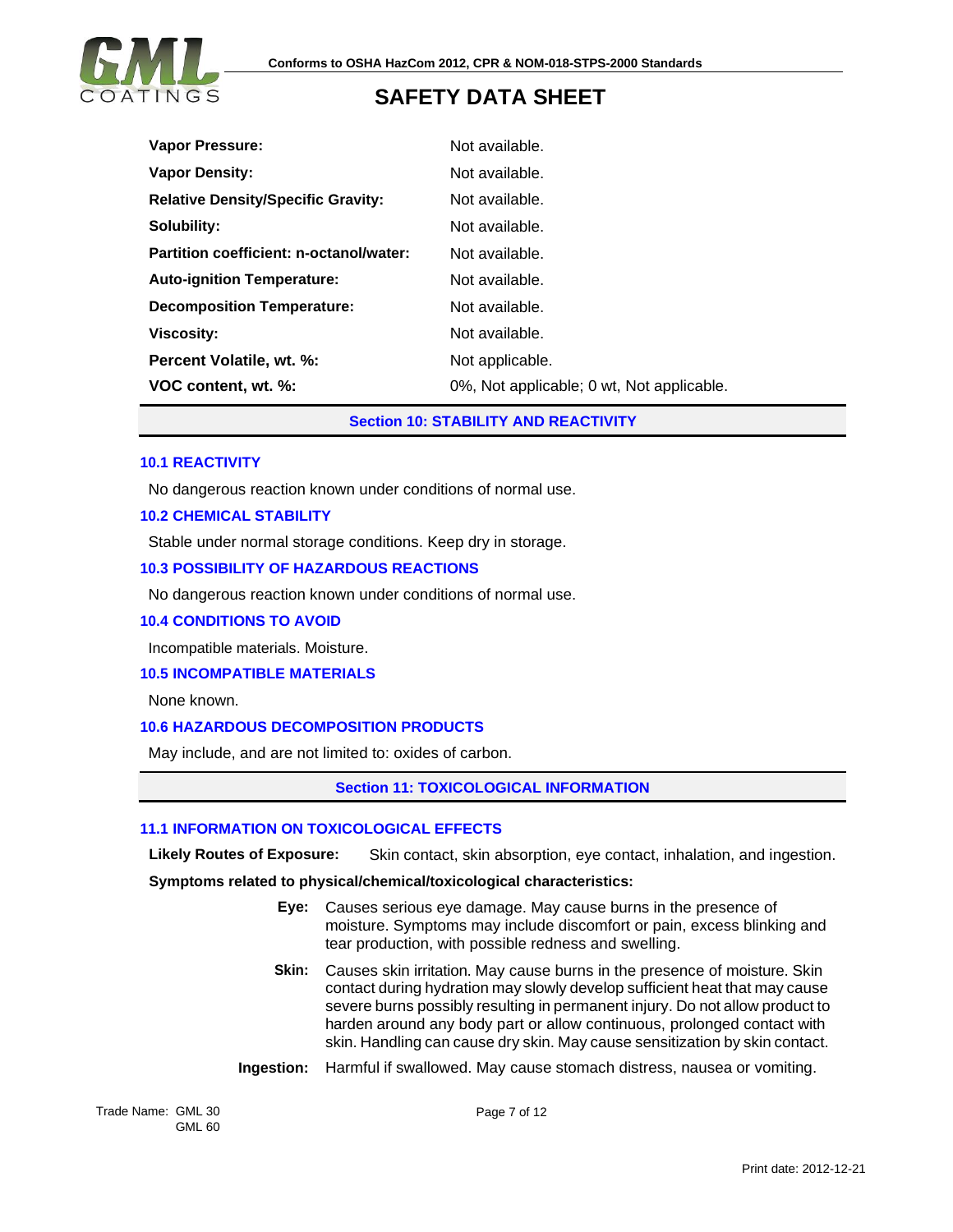

### **Inhalation:** May cause respiratory tract irritation.

| <b>Acute Toxicity:</b> |
|------------------------|

| Ingredient           | <b>IDLH</b>                                           | <b>LC50</b>                  | <b>LD50</b>         |
|----------------------|-------------------------------------------------------|------------------------------|---------------------|
|                      |                                                       |                              |                     |
| Silica, crystalline, | Ca [25 mg/m <sup>3</sup> (cristobalite,<br>tridymite) |                              |                     |
| quartz               | 50 mg/m <sup>3</sup> (quartz, tripoli)]               | Not available.               | Oral 500 mg/kg, rat |
| Cement, alumina,     |                                                       |                              |                     |
| chemicals            | Not available.                                        | Not available.               | Not available.      |
| Calcium carbonate    | Not available.                                        | Not available.               | Not available.      |
| Portland cement      | 5000 mg/m <sup>3</sup>                                | Not available.               | Not available.      |
| Kaolin               | Not available.                                        | Not available.               | Not available.      |
| Lithium carbonate    | Not available.                                        | Inhalation > 2.17 mg/L, rata | Oral 525 mg/kg, rat |

| <b>Calculated overall Chemical Acute Toxicity Values</b> |                      |                |
|----------------------------------------------------------|----------------------|----------------|
| LC50 (inhalation)                                        | LD50 (oral)          | LD50 (dermal)  |
| Not available.                                           | 500 - 510 mg/kg, rat | Not available. |

| Ingredient                  | <b>Chemical Listed as Carcinogen or</b><br><b>Potential Carcinogen</b><br>(NTP, IARC, OSHA, ACGIH, CP65)* |
|-----------------------------|-----------------------------------------------------------------------------------------------------------|
|                             |                                                                                                           |
| Silica, crystalline, quartz | G-A2, I-1, N-1, CP65                                                                                      |
| Cement, alumina, chemicals  | Not listed.                                                                                               |
| Calcium carbonate           | Not listed.                                                                                               |
| Portland cement             | $G-A4$                                                                                                    |
| Kaolin                      | Not listed.                                                                                               |
| Lithium carbonate           | CP65                                                                                                      |

### **11.2 DELAYED, IMMEDIATE, AND CHRONIC EFFECTS OF SHORT- AND LONG-TERM EXPOSURE**

| <b>Skin Corrosion/Irritation:</b>     | Causes skin irritation. May cause burns in the presence of<br>moisture.                                                                                                                                                                                                                                                                                                                                                                                                                                                                                                                                                                                                 |
|---------------------------------------|-------------------------------------------------------------------------------------------------------------------------------------------------------------------------------------------------------------------------------------------------------------------------------------------------------------------------------------------------------------------------------------------------------------------------------------------------------------------------------------------------------------------------------------------------------------------------------------------------------------------------------------------------------------------------|
| <b>Serious Eye Damage/Irritation:</b> | Causes serious eye damage. May cause burns in the presence of<br>moisture.                                                                                                                                                                                                                                                                                                                                                                                                                                                                                                                                                                                              |
| <b>Respiratory Sensitization:</b>     | Based on available data, the classification criteria are not met.                                                                                                                                                                                                                                                                                                                                                                                                                                                                                                                                                                                                       |
| <b>Skin Sensitization:</b>            | May cause an allergic skin reaction.                                                                                                                                                                                                                                                                                                                                                                                                                                                                                                                                                                                                                                    |
| <b>STOT-Single Exposure:</b>          | Based on available data, the classification criteria are not met.                                                                                                                                                                                                                                                                                                                                                                                                                                                                                                                                                                                                       |
| <b>Chronic Health Effects:</b>        | Respirable crystalline silica in the form of quartz or cristobalite<br>from occupational sources is listed by the International Agency<br>for Research on Cancer (IARC) and National Toxicology<br>Program (NTP) as a lung carcinogen. Prolonged exposure to<br>respirable crystalline silica has been known to cause silicosis, a<br>lung disease, which may be disabling. While there may be a<br>factor of individual susceptibility to a given exposure to<br>respirable silica dust, the risk of contracting silicosis and the<br>severity of the disease is clearly related to the amount of dust<br>exposure and the length of time (usually years) of exposure. |
| <b>Carcinogenicity:</b>               | May cause cancer.                                                                                                                                                                                                                                                                                                                                                                                                                                                                                                                                                                                                                                                       |
| <b>Germ Cell Mutagenicity:</b>        | This product is not classified as a mutagen.                                                                                                                                                                                                                                                                                                                                                                                                                                                                                                                                                                                                                            |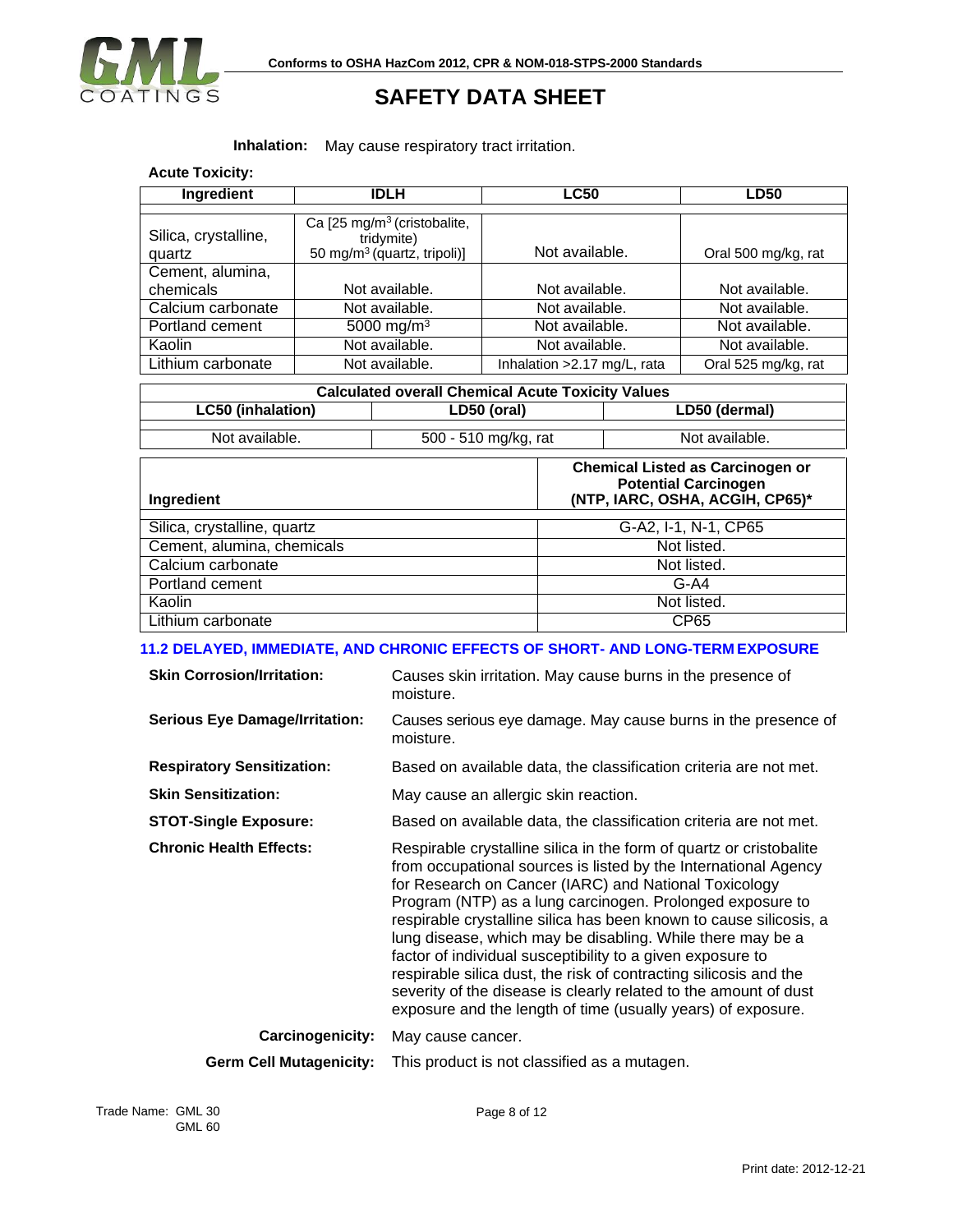

| <b>Reproductive Toxicity:</b>                            |                                                                                                                                                                                                        |  |  |
|----------------------------------------------------------|--------------------------------------------------------------------------------------------------------------------------------------------------------------------------------------------------------|--|--|
| Developmental:                                           | May damage the unborn child.                                                                                                                                                                           |  |  |
| Not hazardous by WHMIS/OSHA criteria.<br>Teratogenicity: |                                                                                                                                                                                                        |  |  |
| <b>Embryotoxicity:</b>                                   | Not hazardous by WHMIS/OSHA criteria.                                                                                                                                                                  |  |  |
| <b>Fertility:</b>                                        | May damage fertility.                                                                                                                                                                                  |  |  |
| <b>STOT-Repeated Exposure:</b>                           | Causes damage to organs through prolonged or repeated<br>exposure.                                                                                                                                     |  |  |
| <b>Aspiration Hazard:</b>                                | Based on available data, the classification criteria are not met.                                                                                                                                      |  |  |
| <b>Toxicologically Synergistic</b><br><b>Materials:</b>  | Not available.                                                                                                                                                                                         |  |  |
| <b>Other Information:</b>                                | Not available.                                                                                                                                                                                         |  |  |
| <b>Section 12: ECOLOGICAL INFORMATION</b>                |                                                                                                                                                                                                        |  |  |
| <b>12.1 ECOTOXICITY</b>                                  |                                                                                                                                                                                                        |  |  |
|                                                          |                                                                                                                                                                                                        |  |  |
| <b>Acute/Chronic Toxicity:</b>                           | No ecological consideration when used according to directions.<br>Normal dilution of this product to drains, sewers, septic systems<br>and treatment plants is not considered environmentally harmful. |  |  |
| <b>12.2 PERSISTENCE AND DEGRADABILITY</b>                |                                                                                                                                                                                                        |  |  |
| Not available.                                           |                                                                                                                                                                                                        |  |  |
| <b>12.3 BIOACCUMULATIVE POTENTIAL</b>                    |                                                                                                                                                                                                        |  |  |
| <b>Bioaccumulation:</b><br>Not available.                |                                                                                                                                                                                                        |  |  |
| <b>12.4 MOBILITY IN SOIL</b>                             |                                                                                                                                                                                                        |  |  |
| Not available.                                           |                                                                                                                                                                                                        |  |  |
| <b>12.5 OTHER ADVERSE EFFECTS</b>                        |                                                                                                                                                                                                        |  |  |
| Not available.                                           |                                                                                                                                                                                                        |  |  |
| <b>Section 13: DISPOSAL CONSIDERATIONS</b>               |                                                                                                                                                                                                        |  |  |
| <b>13.1 WASTE TREATMENT METHODS</b>                      |                                                                                                                                                                                                        |  |  |
| <b>Disposal Method:</b>                                  | This material must be disposed of in accordance with all<br>local, state, provincial, and federal regulations.                                                                                         |  |  |
| Other disposal recommendations:                          | Not available.                                                                                                                                                                                         |  |  |
| <b>Section 14: TRANSPORT INFORMATION</b>                 |                                                                                                                                                                                                        |  |  |

### **14.1 UN NUMBER**

**DOT TDG NOM-004-SCT2-1994** Not regulated. Not regulated. Not regulated. Not regulated.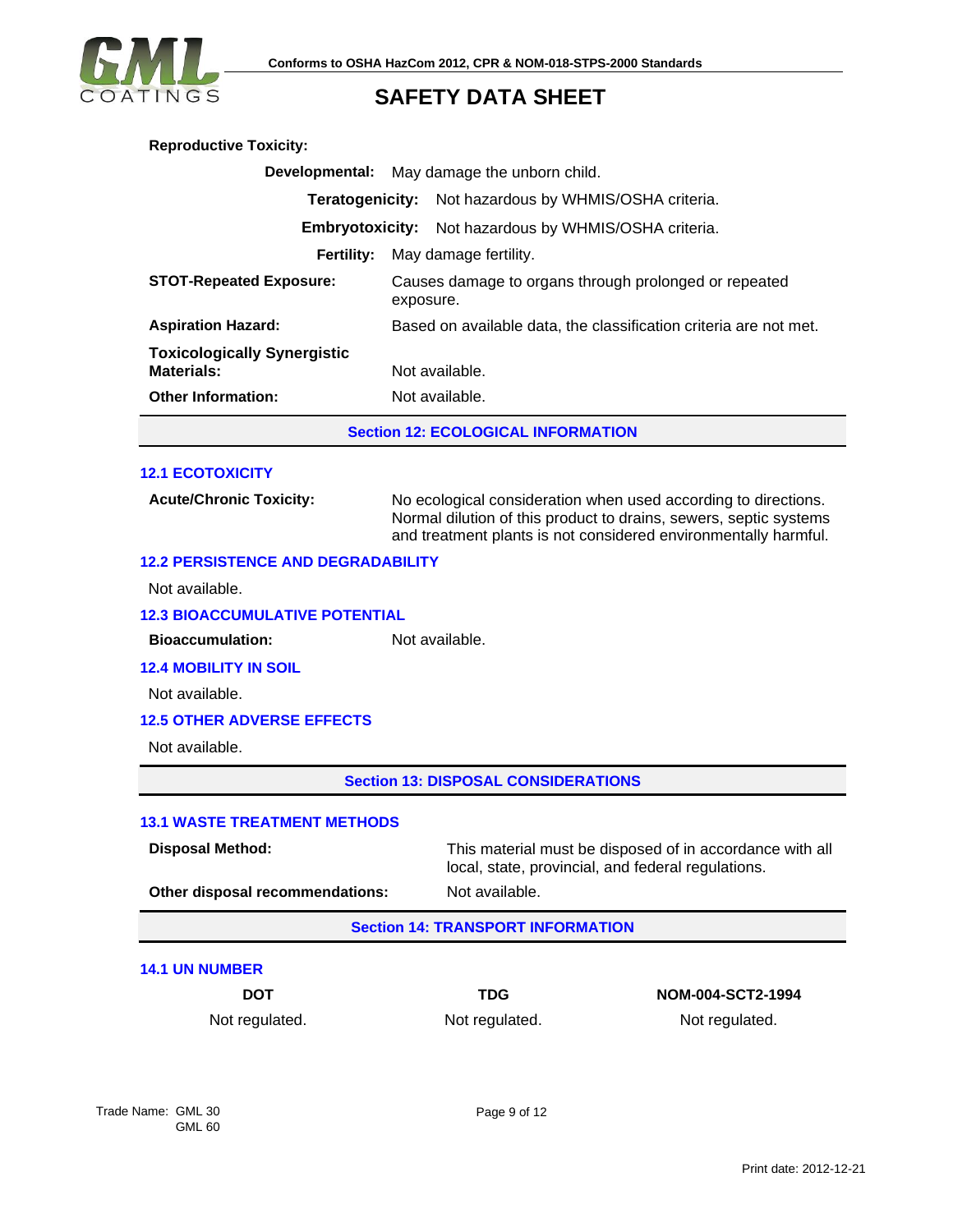

### **14.2 UN PROPER SHIPPING NAME**

**DOT TDG NOM-004-SCT2-1994** Not applicable. Not applicable. Not applicable. **14.3 TRANSPORT HAZARD CLASS (ES) DOT TDG NOM-004-SCT2-1994** Not applicable. Not applicable. Not applicable. **14.4 PACKING GROUP DOT TDG NOM-004-SCT2-1994** Not applicable. Not applicable. Not applicable.

### **14.5 ENVIRONMENTAL HAZARDS**

Not available.

### **14.6 TRANSPORT IN BULK ACCORDING TO ANNEX II OF MARPOL 73/78 AND THE IBC CODE**

Not available.

### **14.7 SPECIAL PRECAUTIONS FOR USER**

Do not handle until all safety precautions have been read and understood.

#### **Section 15: REGULATORY INFORMATION**

### **15.1 SAFETY, HEALTH AND ENVIRONMENTAL REGULATIONS/ LEGISLATIONS SPECIFIC FOR THE CHEMICLA**

**Canadian:** This product has been classified in accordance with the hazard criteria of the Controlled Products Regulations and the MSDS contains all the information required by the Controlled Products Regulations.

**US:** MSDS prepared pursuant to the Hazard Communication Standard (CFR29 1910.1200) HazCom 2012

| <b>SARA Title III</b>       |                                 |                              |                            |                    |
|-----------------------------|---------------------------------|------------------------------|----------------------------|--------------------|
| Ingredient                  | Section 302 (EHS)<br>TPQ (lbs.) | Section 304<br>EHS RQ (lbs.) | <b>CERCLA</b><br>RQ (lbs.) | <b>Section 313</b> |
| Silica, crystalline, quartz | Not listed.                     | Not listed.                  | Not listed.                | Not listed.        |
| Cement, alumina, chemicals  | Not listed.                     | Not listed.                  | Not listed.                | Not listed.        |
| Calcium carbonate           | Not listed.                     | Not listed.                  | Not listed.                | Not listed.        |
| Portland cement             | Not listed.                     | Not listed.                  | Not listed.                | Not listed.        |
| Kaolin                      | Not listed.                     | Not listed.                  | Not listed.                | Not listed.        |
| Lithium carbonate           | Not listed.                     | Not listed.                  | Not listed.                | 313                |

**Mexico:** MSDS prepared pursuant to NOM-018-STPS-2000.

### **State Regulations**

### **California Proposition 65:**

This product contains Crystalline Silica, Quartz and may also contain trace amounts of other chemicals known to the State of California to cause cancer, birth defects or other reproductive harm.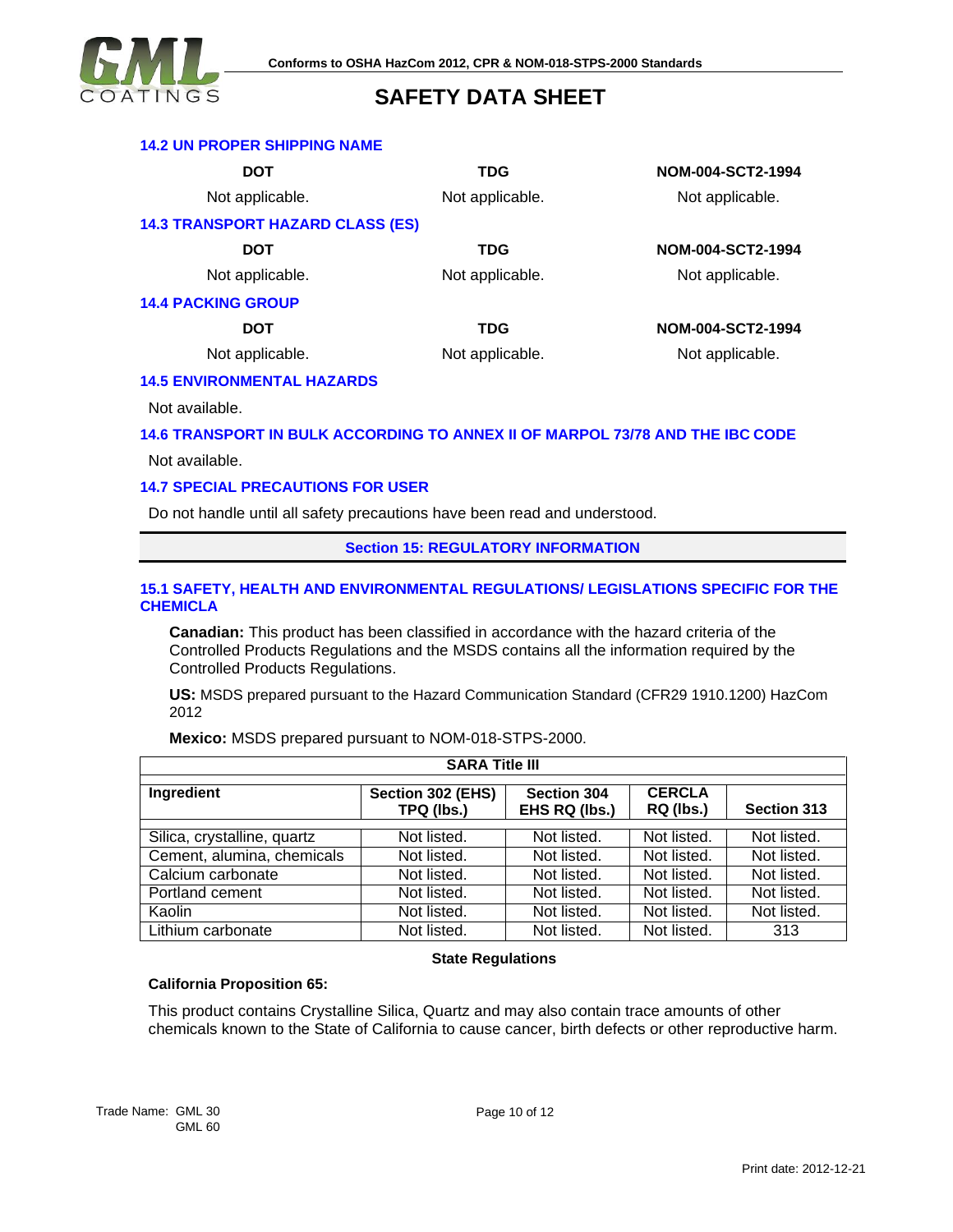

### **Global Inventories**

| Ingredient                                          | Canada<br><b>DSL/NDSL</b> | <b>USA</b><br><b>TSCA</b> |  |
|-----------------------------------------------------|---------------------------|---------------------------|--|
|                                                     |                           |                           |  |
| Silica, crystalline, quartz                         | <b>DSL</b>                | Yes.                      |  |
| Cement, alumina, chemicals                          | <b>DSL</b>                | Yes.                      |  |
| Calcium carbonate                                   | <b>NDSL</b>               | Yes.                      |  |
| Portland cement                                     | <b>DSL</b>                | Yes.                      |  |
| Kaolin                                              | <b>DSL</b>                | Yes.                      |  |
| Lithium carbonate                                   | <b>DSL</b>                | Yes.                      |  |
| <b>NFPA - National Fire Protection Association:</b> |                           |                           |  |
| Health:                                             | 3                         |                           |  |
| Fire:                                               |                           |                           |  |

| <b>Reactivity:</b>                               |     |  |
|--------------------------------------------------|-----|--|
| HMIS - Hazardous Materials Identification System |     |  |
|                                                  |     |  |
| Health:                                          | ∙ว∗ |  |
| Fire:                                            |     |  |
| <b>Reactivity:</b>                               |     |  |

**Hazard Rating:** 0 = minimal, 1 = slight, 2 = moderate, 3 = severe, 4 = extreme

### **WHMIS Classification(s):**

Class D2A – Carcinogenicity Class D2A - Chronic Toxic Effects Class E - Corrosive Material

### **WHMIS Hazard Symbols:**





**Blue = Health Red = Flammability Yellow = Reactivity White = Special Hazard Rating:** 0 = minimal, 1 = slight, 2 = moderate, 3 = severe, 4 = extreme **SOURCE AGENCY CARCINOGEN CLASSIFICATIONS:**

**CP65 California Proposition 65**

**OSHA (O) Occupational Safety and Health Administration.**

Page 11 of 12